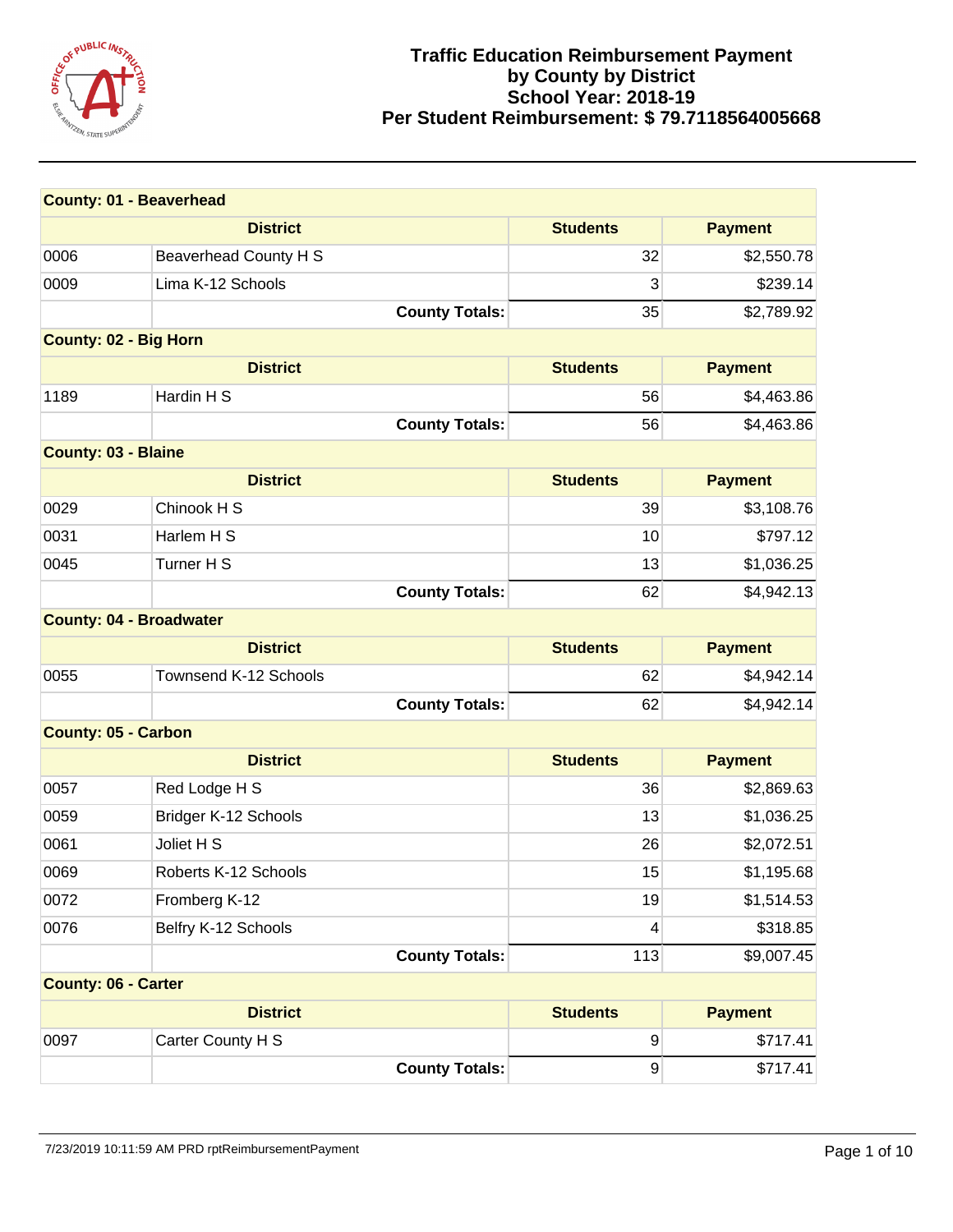

| <b>County: 07 - Cascade</b>    |                        |                 |                |
|--------------------------------|------------------------|-----------------|----------------|
|                                | <b>District</b>        | <b>Students</b> | <b>Payment</b> |
| 0099                           | <b>Great Falls H S</b> | 607             | \$48,385.10    |
| 0102                           | Cascade H S            | 19              | \$1,514.53     |
| 0105                           | Centerville H S        | 13              | \$1,036.25     |
| 0113                           | Belt H S               | 36              | \$2,869.63     |
| 0118                           | Simms H S              | 39              | \$3,108.76     |
|                                | <b>County Totals:</b>  | 714             | \$56,914.27    |
| <b>County: 08 - Chouteau</b>   |                        |                 |                |
|                                | <b>District</b>        | <b>Students</b> | <b>Payment</b> |
| 0134                           | Fort Benton H S        | 17              | \$1,355.10     |
| 0138                           | Big Sandy K-12         | 13              | \$1,036.25     |
| 0146                           | Highwood K-12          | 11              | \$876.83       |
| 0154                           | Geraldine K-12         | 4               | \$318.85       |
|                                | <b>County Totals:</b>  | 45              | \$3,587.03     |
| <b>County: 09 - Custer</b>     |                        |                 |                |
|                                | <b>District</b>        | <b>Students</b> | <b>Payment</b> |
| 0192                           | Custer County H S      | 112             | \$8,927.73     |
|                                | <b>County Totals:</b>  | 112             | \$8,927.73     |
| <b>County: 10 - Daniels</b>    |                        |                 |                |
|                                | <b>District</b>        | <b>Students</b> | <b>Payment</b> |
| 0194                           | Scobey K-12 Schools    | 21              | \$1,673.95     |
|                                | <b>County Totals:</b>  | 21              | \$1,673.95     |
| <b>County: 11 - Dawson</b>     |                        |                 |                |
|                                | <b>District</b>        | <b>Students</b> | <b>Payment</b> |
| 0207                           | Dawson H S             | 75              | \$5,978.39     |
| 0228                           | Richey H S             | 6               | \$478.27       |
|                                | <b>County Totals:</b>  | 81              | \$6,456.66     |
| <b>County: 12 - Deer Lodge</b> |                        |                 |                |
|                                | <b>District</b>        | <b>Students</b> | <b>Payment</b> |
| 0237                           | Anaconda H S           | 56              | \$4,463.86     |
|                                | <b>County Totals:</b>  | 56              | \$4,463.86     |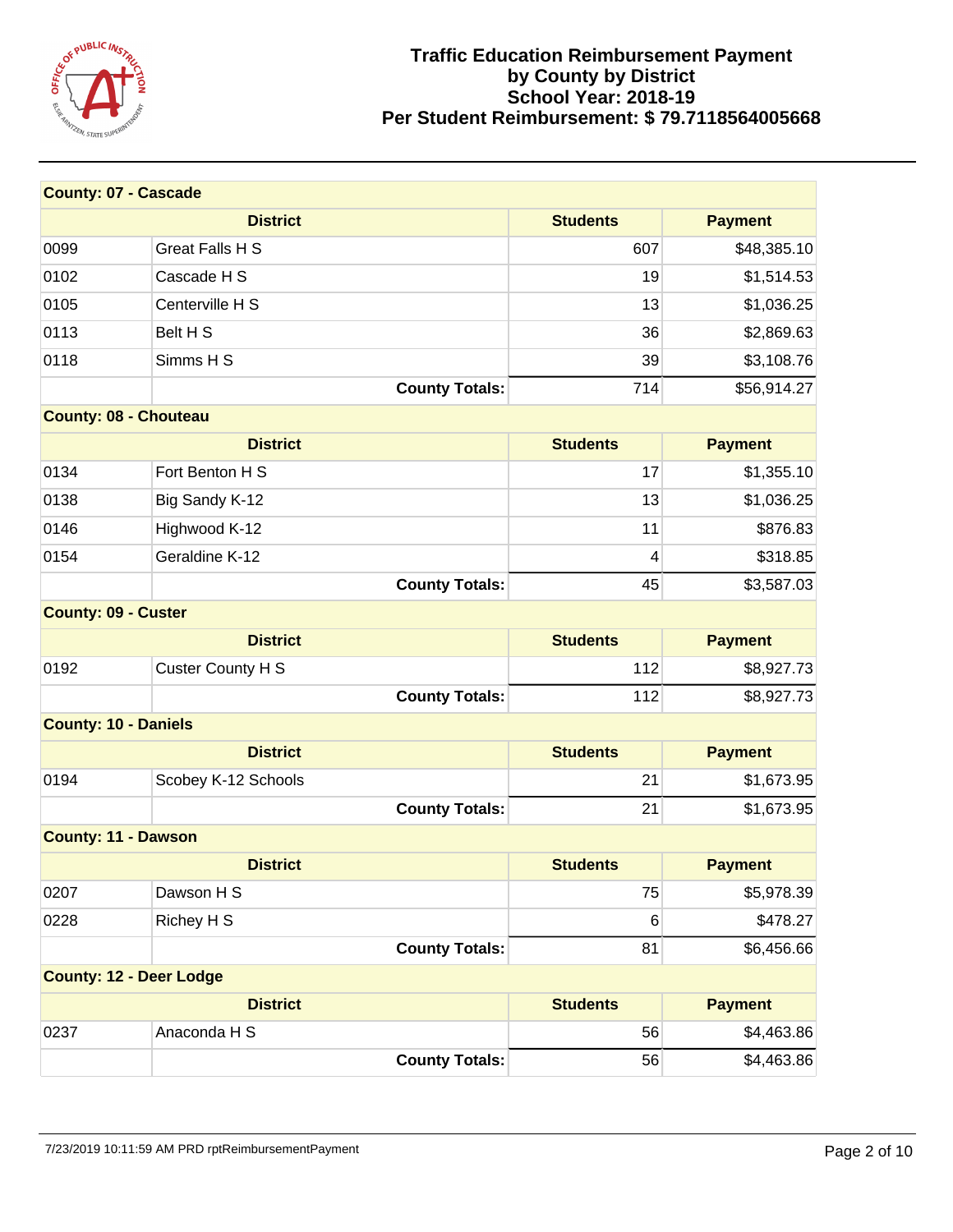

| <b>County: 13 - Fallon</b>   |                       |                 |                |
|------------------------------|-----------------------|-----------------|----------------|
|                              | <b>District</b>       | <b>Students</b> | <b>Payment</b> |
| 0244                         | Baker K-12 Schools    | 50              | \$3,985.59     |
|                              | <b>County Totals:</b> | 50              | \$3,985.59     |
| <b>County: 14 - Fergus</b>   |                       |                 |                |
|                              | <b>District</b>       | <b>Students</b> | <b>Payment</b> |
| 0259                         | Fergus H S            | 36              | \$2,869.63     |
| 0269                         | Grass Range H S       | 5               | \$398.56       |
| 0291                         | Winifred K-12 Schools | 9               | \$717.41       |
|                              | <b>County Totals:</b> | 50              | \$3,985.60     |
| <b>County: 15 - Flathead</b> |                       |                 |                |
|                              | <b>District</b>       | <b>Students</b> | <b>Payment</b> |
| 0311                         | Flathead H S          | 480             | \$38,261.69    |
| 0313                         | Columbia Falls H S    | 123             | \$9,804.56     |
| 0331                         | Bigfork H S           | 102             | \$8,130.61     |
| 0335                         | Whitefish H S         | 129             | \$10,282.83    |
|                              | <b>County Totals:</b> | 834             | \$66,479.69    |
| <b>County: 16 - Gallatin</b> |                       |                 |                |
|                              | <b>District</b>       | <b>Students</b> | <b>Payment</b> |
| 0348                         | Manhattan High School | 39              | \$3,108.76     |
| 0351                         | Bozeman H S           | 453             | \$36,109.47    |
| 0361                         | Three Forks H S       | 48              | \$3,826.17     |
| 0369                         | Belgrade H S          | 223             | \$17,775.74    |
| 0374                         | West Yellowstone K-12 | 20              | \$1,594.24     |
| 1239                         | Big Sky School K-12   | 29              | \$2,311.64     |
|                              | <b>County Totals:</b> | 812             | \$64,726.02    |
| <b>County: 17 - Garfield</b> |                       |                 |                |
|                              | <b>District</b>       | <b>Students</b> | <b>Payment</b> |
| 0378                         | Garfield County H S   | 11              | \$876.83       |
|                              | <b>County Totals:</b> | 11              | \$876.83       |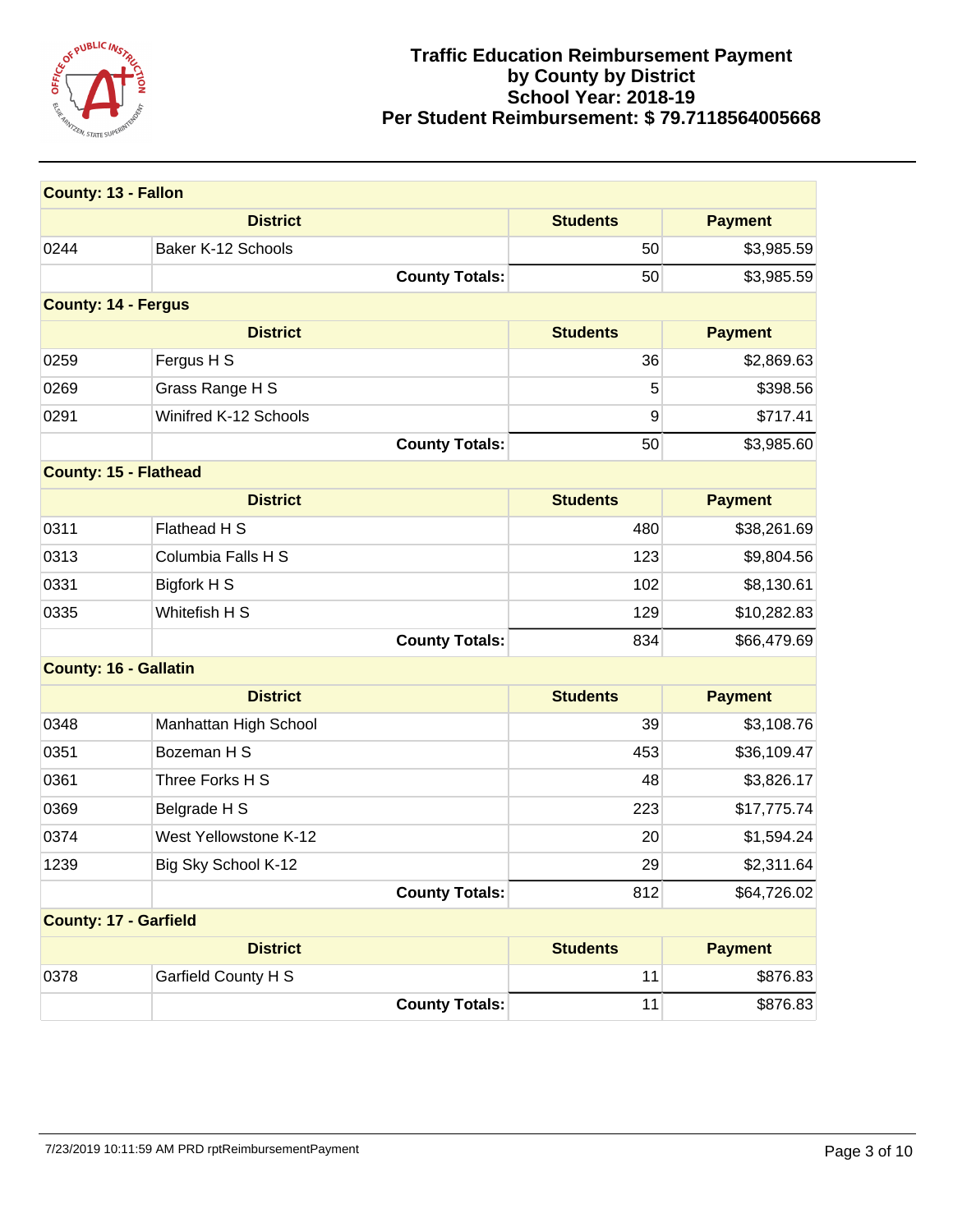

| <b>County: 18 - Glacier</b>       |                          |                 |                |
|-----------------------------------|--------------------------|-----------------|----------------|
|                                   | <b>District</b>          | <b>Students</b> | <b>Payment</b> |
| 0403                              | Cut Bank H S             | 23              | \$1,833.37     |
|                                   | <b>County Totals:</b>    | 23              | \$1,833.37     |
| <b>County: 19 - Golden Valley</b> |                          |                 |                |
|                                   | <b>District</b>          | <b>Students</b> | <b>Payment</b> |
| 0407                              | Ryegate K-12 Schools     | 5               | \$398.56       |
|                                   | <b>County Totals:</b>    | 5               | \$398.56       |
| <b>County: 20 - Granite</b>       |                          |                 |                |
|                                   | <b>District</b>          | <b>Students</b> | <b>Payment</b> |
| 0416                              | Philipsburg K-12 Schools | 19              | \$1,514.53     |
| 0420                              | Drummond H S             | 10              | \$797.12       |
|                                   | <b>County Totals:</b>    | 29              | \$2,311.65     |
| County: 21 - Hill                 |                          |                 |                |
|                                   | <b>District</b>          | <b>Students</b> | <b>Payment</b> |
| 0426                              | Box Elder H S            | 10              | \$797.12       |
| 0428                              | Havre H S                | 90              | \$7,174.07     |
| 1229                              | Rocky Boy H S            | 20              | \$1,594.24     |
| 1234                              | North Star HS            | 9               | \$717.41       |
|                                   | <b>County Totals:</b>    | 129             | \$10,282.84    |
| <b>County: 22 - Jefferson</b>     |                          |                 |                |
|                                   | <b>District</b>          | <b>Students</b> | <b>Payment</b> |
| 0454                              | Whitehall H S            | 18              | \$1,434.81     |
| 0457                              | Jefferson H S            | 70              | \$5,579.83     |
|                                   | <b>County Totals:</b>    | 88              | \$7,014.64     |
| <b>County: 23 - Judith Basin</b>  |                          |                 |                |
|                                   | <b>District</b>          | <b>Students</b> | <b>Payment</b> |
| 0464                              | Stanford K-12 Schools    | 10              | \$797.12       |
| 0469                              | Hobson K-12 Schools      | 18              | \$1,434.81     |
| 0473                              | Geyser H S               | 4               | \$318.85       |
|                                   | <b>County Totals:</b>    | 32              | \$2,550.78     |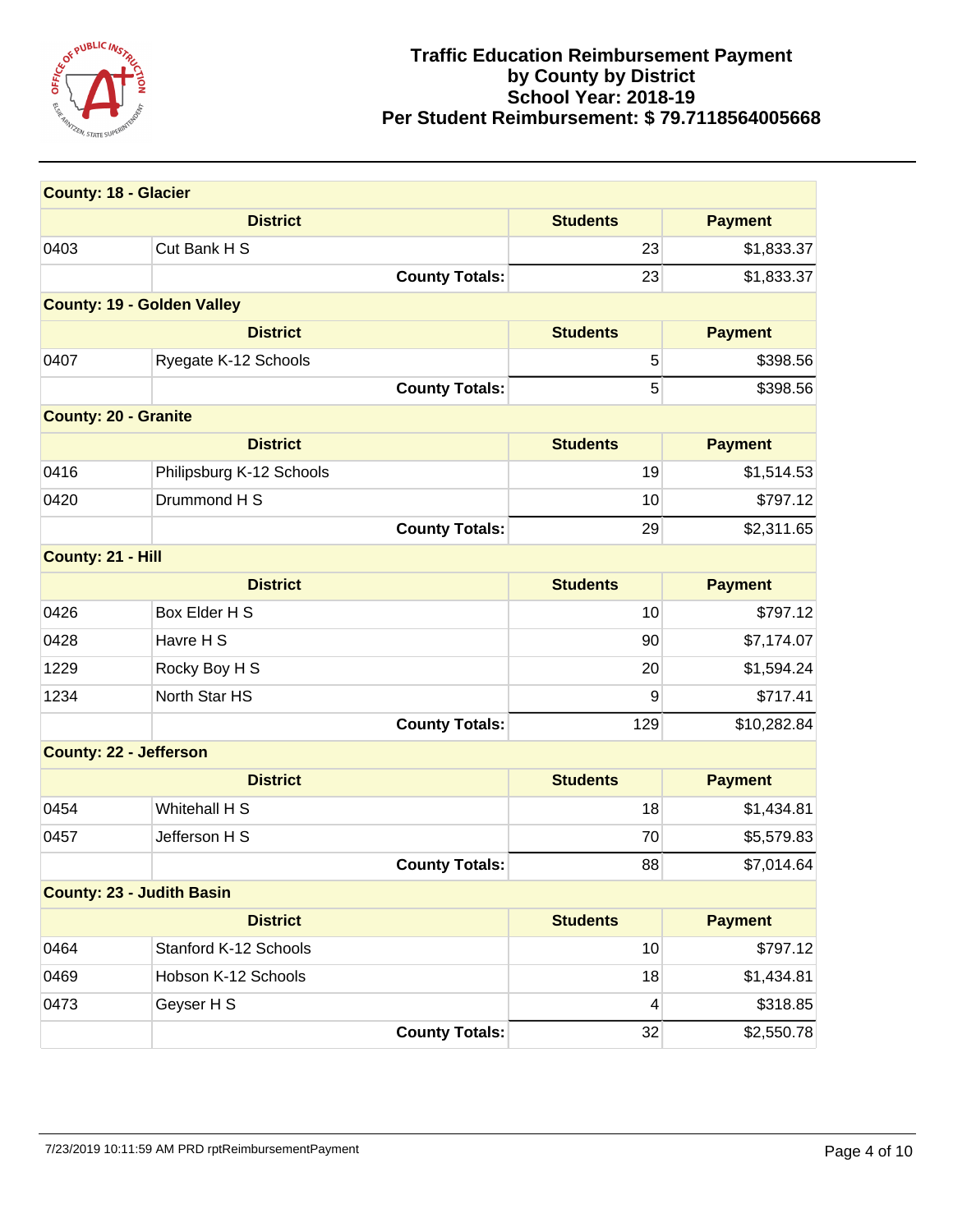

| <b>County: 24 - Lake</b>              |                             |                 |                |
|---------------------------------------|-----------------------------|-----------------|----------------|
|                                       | <b>District</b>             | <b>Students</b> | <b>Payment</b> |
| 0475                                  | Arlee H S                   | 13              | \$1,036.25     |
| 0478                                  | Polson H S                  | 100             | \$7,971.19     |
| 0481                                  | St Ignatius K-12 Schools    | 19              | \$1,514.53     |
| 1200                                  | Ronan H S                   | 71              | \$5,659.54     |
| 1206                                  | Charlo H S                  | 22              | \$1,753.66     |
|                                       | <b>County Totals:</b>       | 225             | \$17,935.17    |
| <b>County: 25 - Lewis &amp; Clark</b> |                             |                 |                |
|                                       | <b>District</b>             | <b>Students</b> | <b>Payment</b> |
| 0488                                  | Helena H S                  | 562             | \$44,798.06    |
| 0503                                  | Augusta H S                 | 9               | \$717.41       |
|                                       | <b>County Totals:</b>       | 571             | \$45,515.47    |
| <b>County: 26 - Liberty</b>           |                             |                 |                |
|                                       | <b>District</b>             | <b>Students</b> | <b>Payment</b> |
| 1237                                  | Chester-Joplin-Inverness HS | 13              | \$1,036.25     |
|                                       | <b>County Totals:</b>       | 13              | \$1,036.25     |
| <b>County: 27 - Lincoln</b>           |                             |                 |                |
|                                       | <b>District</b>             | <b>Students</b> | <b>Payment</b> |
| 0520                                  | Troy H S                    | 16              | \$1,275.39     |
| 0522                                  | Libby K-12 Schools          | 52              | \$4,145.02     |
| 0528                                  | Lincoln County H S          | 52              | \$4,145.02     |
|                                       | <b>County Totals:</b>       | 120             | \$9,565.43     |
| <b>County: 28 - Madison</b>           |                             |                 |                |
|                                       | <b>District</b>             | <b>Students</b> | <b>Payment</b> |
| 0538                                  | Sheridan H S                | 30              | \$2,391.36     |
| 0540                                  | Twin Bridges K-12 Schools   | 18              | \$1,434.81     |
| 0546                                  | Ennis K-12 Schools          | 30              | \$2,391.36     |
|                                       | <b>County Totals:</b>       | 78              | \$6,217.53     |
| <b>County: 29 - McCone</b>            |                             |                 |                |
|                                       | <b>District</b>             | <b>Students</b> | <b>Payment</b> |
| 0548                                  | Circle H S                  | 16              | \$1,275.39     |
|                                       | <b>County Totals:</b>       | 16              | \$1,275.39     |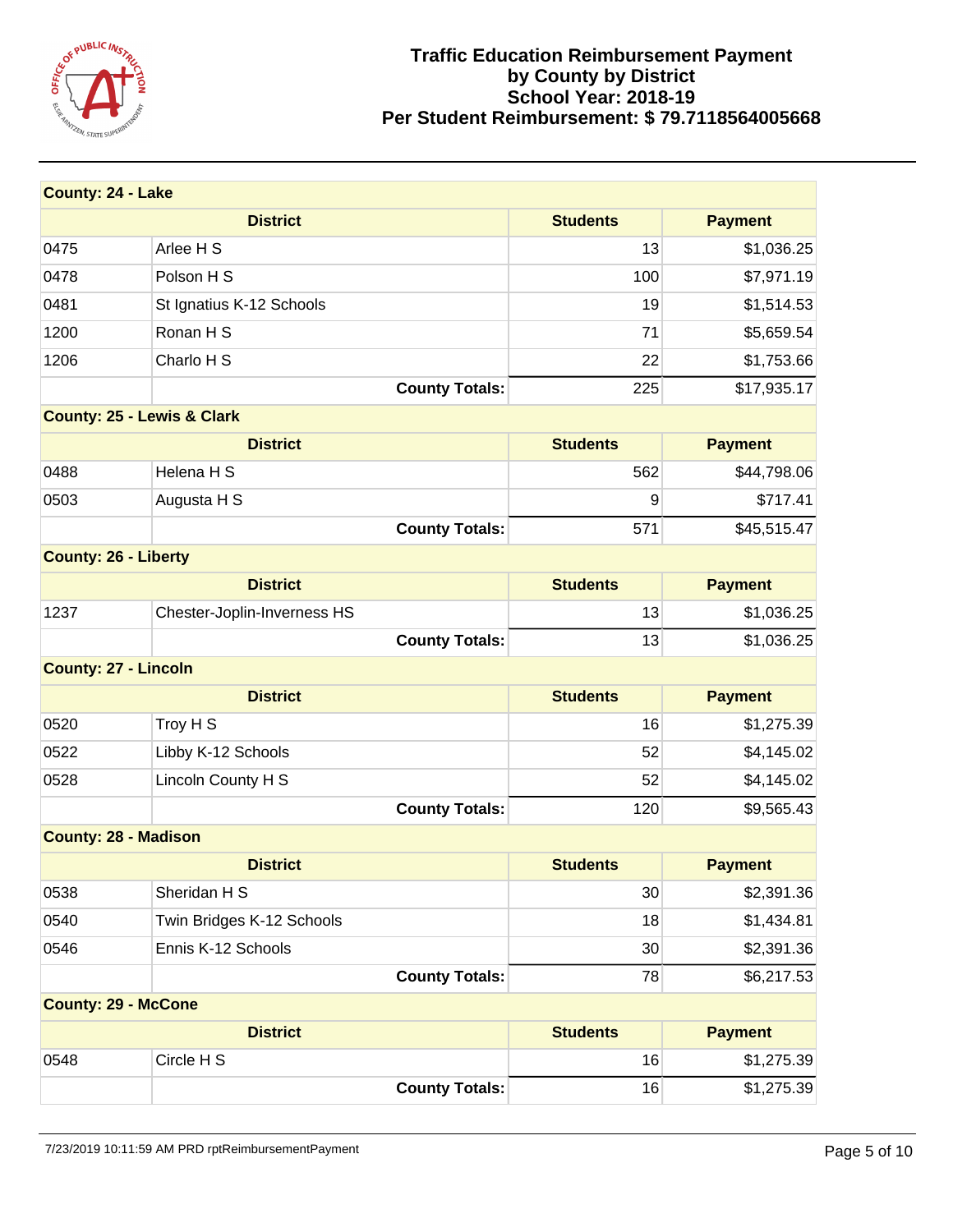

| <b>County: 30 - Meagher</b>     |                         |                 |                |
|---------------------------------|-------------------------|-----------------|----------------|
|                                 | <b>District</b>         | <b>Students</b> | <b>Payment</b> |
| 0570                            | White Sulphur Spgs K-12 | 14              | \$1,115.97     |
|                                 | <b>County Totals:</b>   | 14              | \$1,115.97     |
| <b>County: 31 - Mineral</b>     |                         |                 |                |
|                                 | <b>District</b>         | <b>Students</b> | <b>Payment</b> |
| 0577                            | Alberton K-12 Schools   | 10              | \$797.12       |
| 0579                            | Superior K-12 Schools   | 23              | \$1,833.37     |
| 0582                            | St Regis K-12 Schools   | 14              | \$1,115.97     |
|                                 | <b>County Totals:</b>   | 47              | \$3,746.46     |
| <b>County: 32 - Missoula</b>    |                         |                 |                |
|                                 | <b>District</b>         | <b>Students</b> | <b>Payment</b> |
| 0584                            | Missoula H S            | 569             | \$45,356.04    |
| 0599                            | Frenchtown K-12 Schools | 85              | \$6,775.51     |
|                                 | <b>County Totals:</b>   | 654             | \$52,131.55    |
| <b>County: 33 - Musselshell</b> |                         |                 |                |
|                                 | <b>District</b>         | <b>Students</b> | <b>Payment</b> |
| 0606                            | Roundup High School     | 27              | \$2,152.22     |
| 0608                            | Melstone H S            | 5               | \$398.56       |
|                                 | <b>County Totals:</b>   | 32              | \$2,550.78     |
| <b>County: 34 - Park</b>        |                         |                 |                |
|                                 | <b>District</b>         | <b>Students</b> | <b>Payment</b> |
| 0613                            | Park H S                | 64              | \$5,101.56     |
| 1191                            | Gardiner H S            | 15              | \$1,195.68     |
| 1228                            | Shields Valley H S      | 19              | \$1,514.53     |
|                                 | <b>County Totals:</b>   | 98              | \$7,811.77     |
| <b>County: 35 - Petroleum</b>   |                         |                 |                |
|                                 | <b>District</b>         | <b>Students</b> | <b>Payment</b> |
| 0642                            | Winnett K-12 Schools    | 11              | \$876.83       |
|                                 | <b>County Totals:</b>   | 11              | \$876.83       |
| <b>County: 36 - Phillips</b>    |                         |                 |                |
|                                 | <b>District</b>         | <b>Students</b> | <b>Payment</b> |
| 0648                            | Dodson K-12             | 8               | \$637.69       |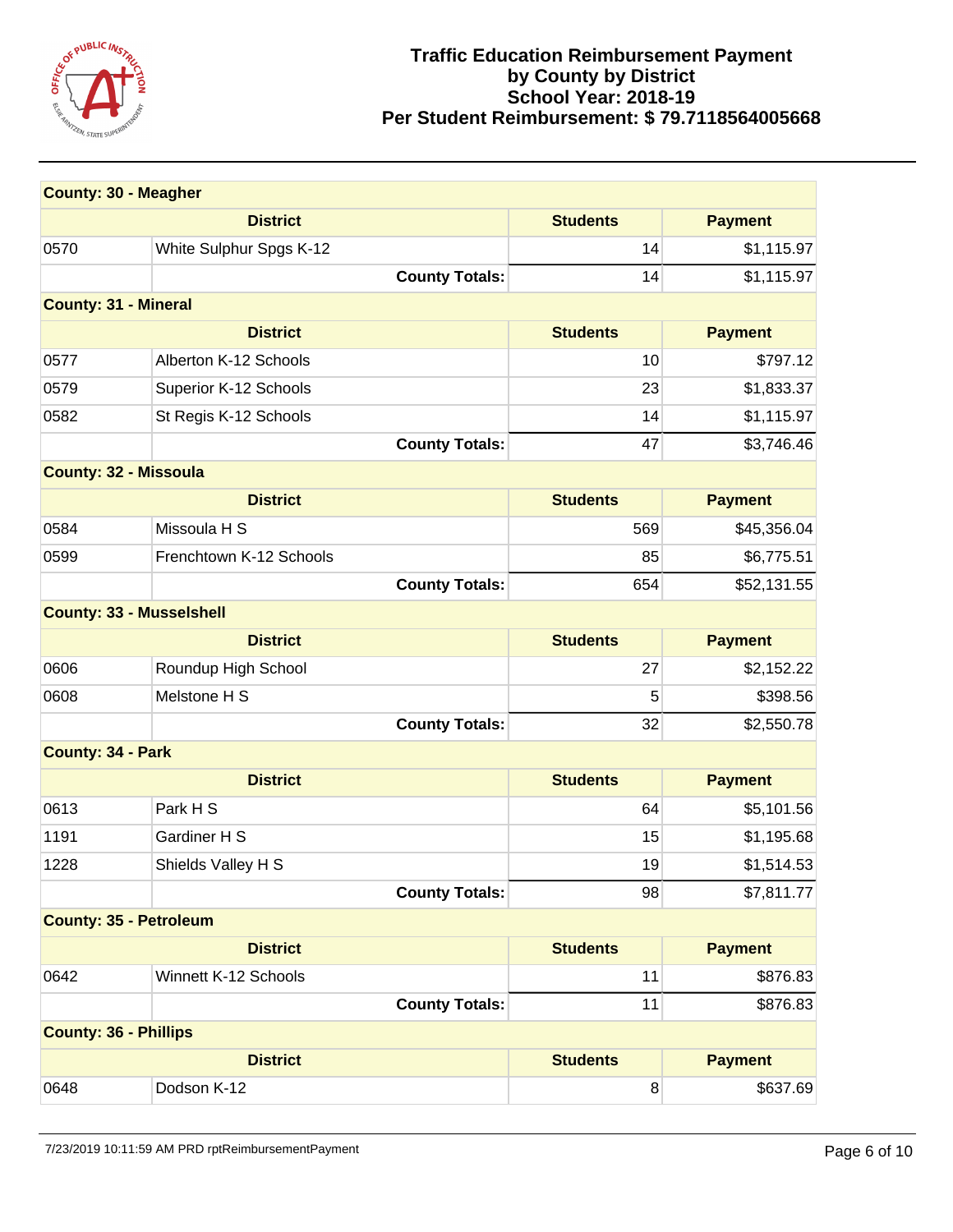

| <b>County: 36 - Phillips</b> |                                  |                 |                |
|------------------------------|----------------------------------|-----------------|----------------|
|                              | <b>District</b>                  | <b>Students</b> | <b>Payment</b> |
| 0657                         | Saco H S                         | 9               | \$717.41       |
| 0659                         | Malta K-12 Schools               | 42              | \$3,347.90     |
| 0663                         | <b>Whitewater K-12 Schools</b>   | $\overline{2}$  | \$159.42       |
|                              | <b>County Totals:</b>            | 61              | \$4,862.42     |
|                              | <b>County: 37 - Pondera</b>      |                 |                |
|                              | <b>District</b>                  | <b>Students</b> | <b>Payment</b> |
| 1226                         | <b>Heart Butte K-12 Schools</b>  | 16              | \$1,275.39     |
| 0675                         | Conrad H S                       | 32              | \$2,550.78     |
| 0680                         | Valier H S                       | 13              | \$1,036.25     |
|                              | <b>County Totals:</b>            | 61              | \$4,862.42     |
|                              | <b>County: 38 - Powder River</b> |                 |                |
|                              | <b>District</b>                  | <b>Students</b> | <b>Payment</b> |
| 0706                         | Powder River Co Dist H S         | 18              | \$1,434.81     |
|                              | <b>County Totals:</b>            | 18              | \$1,434.81     |
| <b>County: 39 - Powell</b>   |                                  |                 |                |
|                              | <b>District</b>                  | <b>Students</b> | <b>Payment</b> |
| 0713                         | Powell County H S                | 30              | \$2,391.36     |
|                              | <b>County Totals:</b>            | 30              | \$2,391.36     |
| <b>County: 40 - Prairie</b>  |                                  |                 |                |
|                              | <b>District</b>                  | <b>Students</b> | <b>Payment</b> |
| 0726                         | Terry K-12 Schools               | 6               | \$478.27       |
|                              | <b>County Totals:</b>            | 6               | \$478.27       |
| <b>County: 41 - Ravalli</b>  |                                  |                 |                |
|                              | <b>District</b>                  | <b>Students</b> | <b>Payment</b> |
| 0731                         | Corvallis K-12 Schools           | 128             | \$10,203.12    |
| 0733                         | Stevensville H S                 | 50              | \$3,985.59     |
| 0735                         | Hamilton K-12 Schools            | 72              | \$5,739.25     |
| 0738                         | Victor K-12 Schools              | 30              | \$2,391.36     |
| 0740                         | Darby K-12 Schools               | 22              | \$1,753.66     |
| 0743                         | Florence-Carlton K-12 Schls      | 61              | \$4,862.42     |
|                              | <b>County Totals:</b>            | 363             | \$28,935.40    |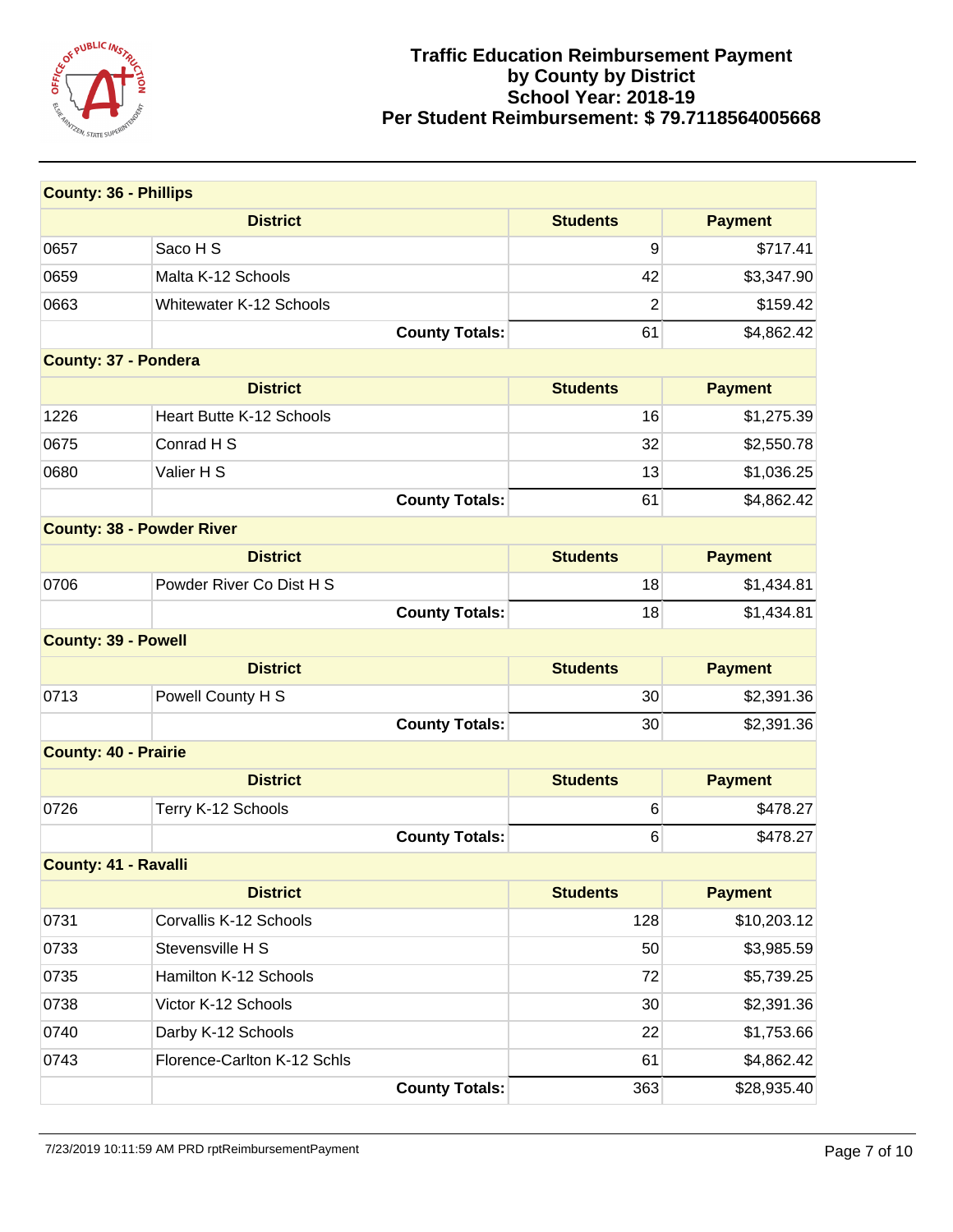

|      | <b>County: 42 - Richland</b>  |                       |                |                |
|------|-------------------------------|-----------------------|----------------|----------------|
|      | <b>District</b>               | <b>Students</b>       |                | <b>Payment</b> |
| 0746 | Sidney H S                    |                       | 97             | \$7,732.05     |
| 0748 | Savage H S                    |                       | 5              | \$398.56       |
| 0751 | Fairview H S                  |                       | 25             | \$1,992.80     |
| 0769 | Lambert H S                   |                       | 6              | \$478.27       |
|      |                               | <b>County Totals:</b> | 133            | \$10,601.68    |
|      | <b>County: 43 - Roosevelt</b> |                       |                |                |
|      | <b>District</b>               | <b>Students</b>       |                | <b>Payment</b> |
| 0776 | Poplar H S                    |                       | 21             | \$1,673.95     |
| 0778 | Culbertson H S                |                       | 14             | \$1,115.97     |
| 0783 | <b>Brockton H S</b>           |                       | 17             | \$1,355.10     |
| 0785 | Bainville K-12 Schools        |                       | 22             | \$1,753.66     |
| 0787 | Froid H S                     |                       | 18             | \$1,434.81     |
|      |                               | <b>County Totals:</b> | 92             | \$7,333.49     |
|      | <b>County: 44 - Rosebud</b>   |                       |                |                |
|      | <b>District</b>               | <b>Students</b>       |                | <b>Payment</b> |
| 0791 | Forsyth H S                   |                       | 30             | \$2,391.36     |
|      |                               | <b>County Totals:</b> | 30             | \$2,391.36     |
|      | <b>County: 45 - Sanders</b>   |                       |                |                |
|      | <b>District</b>               | <b>Students</b>       |                | <b>Payment</b> |
| 0803 | Plains K-12                   |                       | 38             | \$3,029.05     |
| 0805 | Thompson Falls H S            |                       | 43             | \$3,427.61     |
| 0812 | Noxon H S                     |                       | 12             | \$956.54       |
| 0815 | Hot Springs K-12              |                       | $\overline{7}$ | \$557.98       |
|      |                               | <b>County Totals:</b> | 100            | \$7,971.18     |
|      | <b>County: 46 - Sheridan</b>  |                       |                |                |
|      | <b>District</b>               | <b>Students</b>       |                | <b>Payment</b> |
| 0828 | Plentywood K-12 Schools       |                       | 26             | \$2,072.51     |
|      |                               | <b>County Totals:</b> | 26             | \$2,072.51     |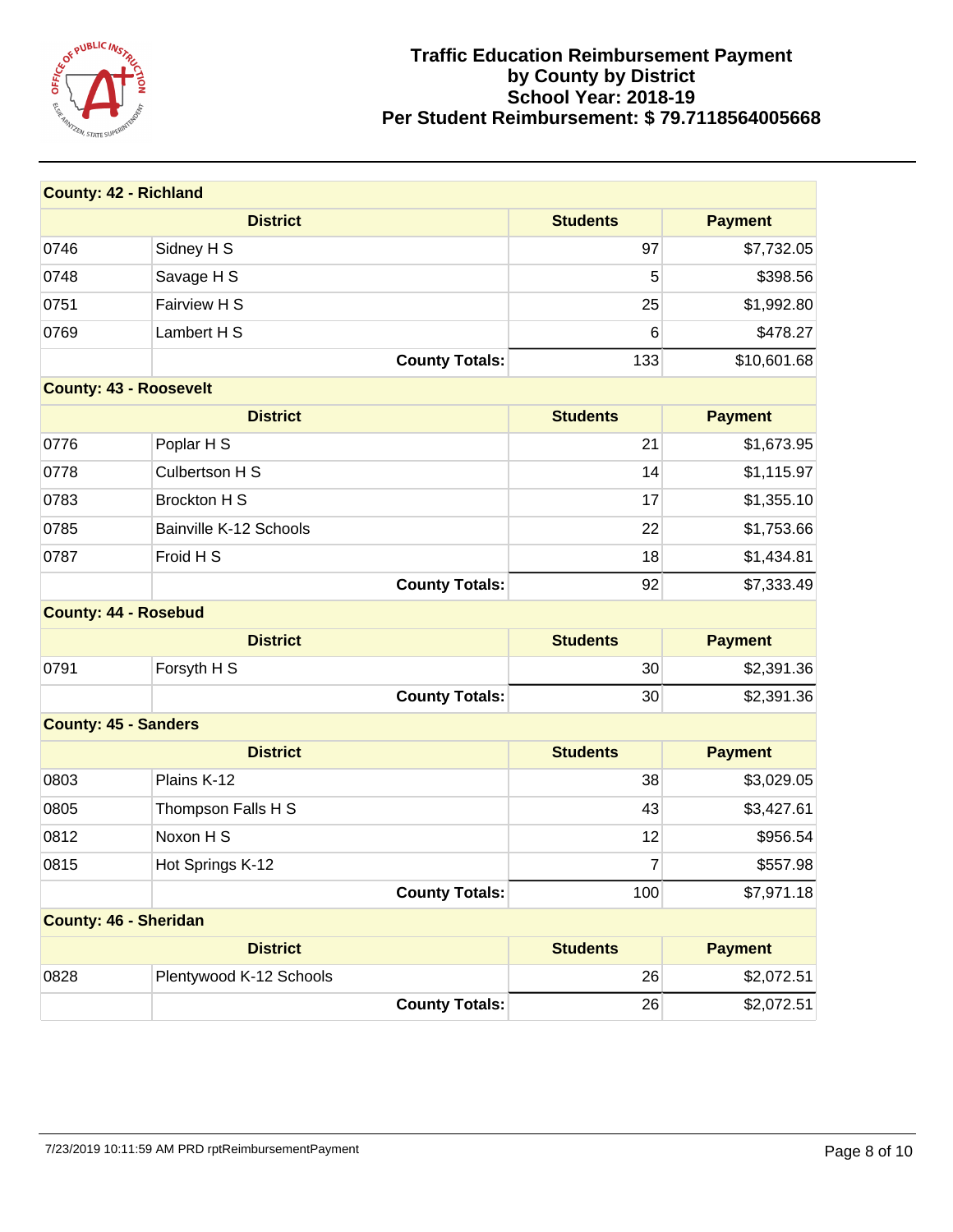

| <b>County: 47 - Silver Bow</b>  |                           |                 |                |
|---------------------------------|---------------------------|-----------------|----------------|
|                                 | <b>District</b>           | <b>Students</b> | <b>Payment</b> |
| 1212                            | Butte H S                 | 210             | \$16,739.49    |
|                                 | <b>County Totals:</b>     | 210             | \$16,739.49    |
| <b>County: 48 - Stillwater</b>  |                           |                 |                |
|                                 | <b>District</b>           | <b>Students</b> | <b>Payment</b> |
| 0847                            | Park City H S             | 36              | \$2,869.63     |
| 0849                            | Columbus H S              | 39              | \$3,108.76     |
| 0862                            | Absarokee H S             | 19              | \$1,514.52     |
|                                 | <b>County Totals:</b>     | 94              | \$7,492.91     |
| <b>County: 49 - Sweet Grass</b> |                           |                 |                |
|                                 | <b>District</b>           | <b>Students</b> | <b>Payment</b> |
| 0882                            | Sweet Grass County H S    | 40              | \$3,188.47     |
|                                 | <b>County Totals:</b>     | 40              | \$3,188.47     |
| <b>County: 50 - Teton</b>       |                           |                 |                |
|                                 | <b>District</b>           |                 |                |
|                                 |                           | <b>Students</b> | <b>Payment</b> |
| 0884                            | Choteau H S               | 27              | \$2,152.22     |
| 0891                            | Fairfield H S             | 25              | \$1,992.80     |
| 0895                            | Power H S                 | 11              | \$876.83       |
| 1235                            | Dutton/Brady K-12 Schools | 5               | \$398.56       |
|                                 | <b>County Totals:</b>     | 68              | \$5,420.41     |
| <b>County: 51 - Toole</b>       |                           |                 |                |
|                                 | <b>District</b>           | <b>Students</b> | <b>Payment</b> |
| 0903                            | Sunburst K-12 Schools     | 17              | \$1,355.10     |
| 0911                            | Shelby H S                | 27              | \$2,152.22     |
|                                 | <b>County Totals:</b>     | 44              | \$3,507.32     |
| <b>County: 53 - Valley</b>      |                           |                 |                |
|                                 | <b>District</b>           | <b>Students</b> | <b>Payment</b> |
| 0926                            | Glasgow K-12 Schools      | 60              | \$4,782.71     |